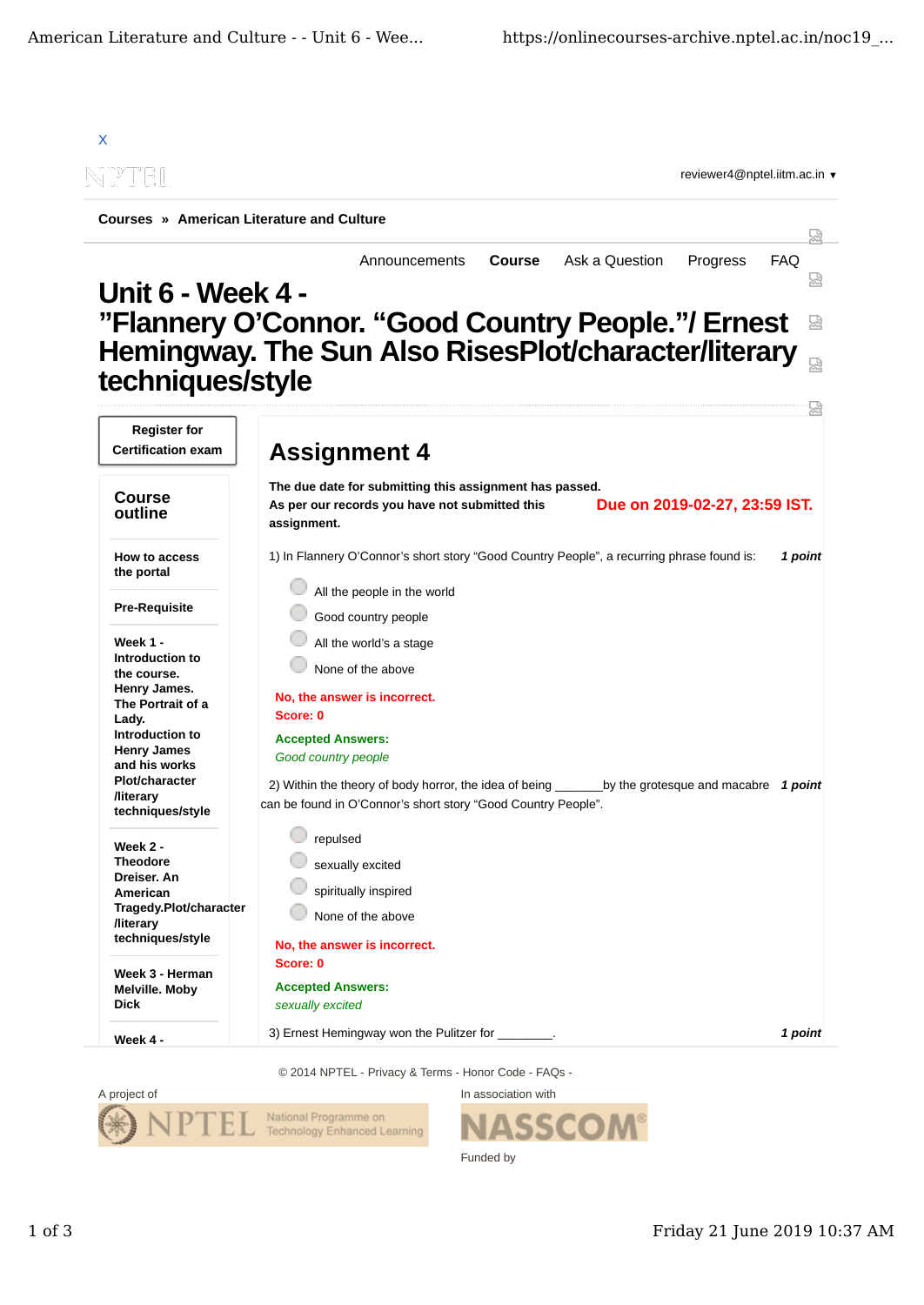## American Literature and Culture - - Unit 6 - Wee...

| techniques/style                           | Score: 0                                                                                                                                                                                                                  |         |
|--------------------------------------------|---------------------------------------------------------------------------------------------------------------------------------------------------------------------------------------------------------------------------|---------|
| Lecture 14 -                               | ce De<br><b>Accepted Answers:</b>                                                                                                                                                                                         |         |
| Flannery                                   | The Old Man and the Sea                                                                                                                                                                                                   |         |
| O'Connor:                                  | 4) Hemingway's Iceberg principle meant that a writer should write only one-eight of what is                                                                                                                               | 1 point |
| "Good Country<br>People"                   | there and it is up to the readers to interpret the way they want to. It is also referred as                                                                                                                               |         |
| $\blacksquare$ Lecture 15 -<br>Ernest      | The Theory of submersion                                                                                                                                                                                                  |         |
| Hemingway: A<br>brief overview             | The Theory of omission                                                                                                                                                                                                    | 덣       |
| <b>Lecture 16-</b>                         | The Theory of inversion                                                                                                                                                                                                   | 品       |
| Ernest<br>Hemingway:                       | The Theory of procrastination                                                                                                                                                                                             |         |
| The Sun also<br>Rises                      | No, the answer is incorrect.<br>Score: 0                                                                                                                                                                                  | 덣       |
| Lecture 17-                                | <b>Accepted Answers:</b>                                                                                                                                                                                                  | 덣       |
| Ernest                                     | The Theory of omission                                                                                                                                                                                                    |         |
| Hemingway:<br>The Sun also<br><b>Rises</b> | 5) The theory of the Iceberg subscribed by Hemingway meant that he used short and simple<br>declarative sentences thus developing a style where meanings were established through<br>without stating anything explicitly. | 1 ports |
| Lecture 18-                                |                                                                                                                                                                                                                           |         |
| Ernest<br>Hemingway:                       | dialogues                                                                                                                                                                                                                 |         |
| The Sun also                               | actions                                                                                                                                                                                                                   |         |
| <b>Rises</b>                               | silences                                                                                                                                                                                                                  |         |
| Lecture 19-                                |                                                                                                                                                                                                                           |         |
| Ernest<br>Hemingway:                       | All of the above                                                                                                                                                                                                          |         |
| The Sun also                               | No, the answer is incorrect.                                                                                                                                                                                              |         |
| Rises                                      | Score: 0                                                                                                                                                                                                                  |         |
| Lecture 20- F.                             | <b>Accepted Answers:</b>                                                                                                                                                                                                  |         |
| Scott Fitzgerald                           | All of the above                                                                                                                                                                                                          |         |
| : A brief<br>overview                      | 6) Following the Iceberg theory, Hemingway's economical and understated style was shaped $1$ point                                                                                                                        |         |
| Quiz :                                     | in reaction to the __________, expressing a lost faith in the central institutions of the West.                                                                                                                           |         |
| Assignment 4                               | the Great Depression                                                                                                                                                                                                      |         |
| $Week - 4$                                 | First World War                                                                                                                                                                                                           |         |
| Feedback Form                              | Second World War                                                                                                                                                                                                          |         |
| <b>Week 5 -</b><br>American                | None of the above                                                                                                                                                                                                         |         |
| Romanticism                                |                                                                                                                                                                                                                           |         |
| Edgar Allan Poe.<br>"Annabel Lee" /        | No, the answer is incorrect.<br>Score: 0                                                                                                                                                                                  |         |
| Lillian Hellman.                           |                                                                                                                                                                                                                           |         |
| The Children's                             | <b>Accepted Answers:</b><br><b>First World War</b>                                                                                                                                                                        |         |
| HourPlot/character<br><b>/literary</b>     |                                                                                                                                                                                                                           |         |
| techniques/style                           | 7) Hemingway's style of writing is called:                                                                                                                                                                                | 1 point |
| Week - 6 - Arthur                          | muscular writing                                                                                                                                                                                                          |         |
| <b>Miller, A View</b><br>from the          | dainty writing                                                                                                                                                                                                            |         |
| Bridge.Plot/character                      | melodramatic writing                                                                                                                                                                                                      |         |
| <b>/literary</b><br>techniques/style       | descriptive writing                                                                                                                                                                                                       |         |
|                                            | No, the answer is incorrect.                                                                                                                                                                                              |         |
| Week 7 - Eugene<br>O'Neill. Desire         | Score: 0                                                                                                                                                                                                                  |         |
| under the                                  | <b>Accepted Answers:</b>                                                                                                                                                                                                  |         |
|                                            | muscular writing                                                                                                                                                                                                          |         |
| <b>Elms.Introduction</b><br>to Eugene      |                                                                                                                                                                                                                           |         |